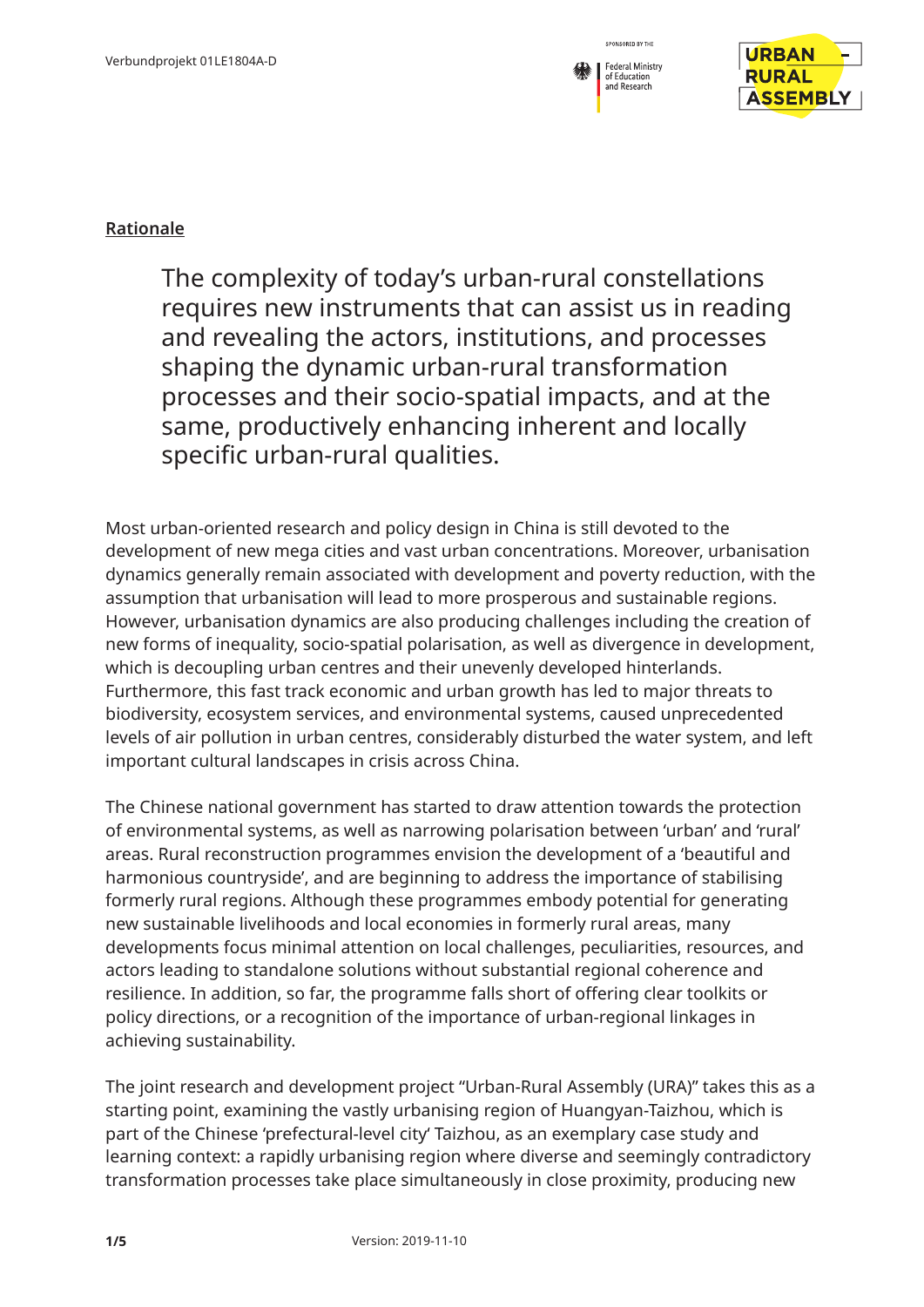forms of urban-rural interdependencies. Drawing on a systemic approach of transformation science and transition research, URA aims to contribute to a specific transformation-to-sustainability process: to address the problematic polarisation between urban growth areas and their formerly rural hinterlands by strengthening urban-rural linkages. Few research projects so far have built substantive evidence-based knowledge on the complexity of today's urban-rural constellations and interdependencies in China. By addressing this knowledge gap, the project aims to provide the missing conceptual tools needed to understand current trends and to develop innovative policy instruments that can help to guide the urban-rural interface towards an inclusive, actor-based, and socio-ecologically just development.

Building upon the hypothesis that local social and economic innovations can become catalysts in broader change processes, URA aims to develop site-specific implementation strategies within Local Transformation Laboratories (Reallabore) to complement policy design. Through testing ways in which integrated thinking around the nexus of cultural heritage, renewable resources, and food security, concrete community-driven pilot interventions will be developed to explore and strengthen the manifold potentials of urban-rural linkages in the Huangyan-Taizhou region. Both policy design and concrete implementations aim to strengthen the currently neglected socio-spatial dimension of the understanding of urban-rural interdependencies, in order to embed technological innovations in a broader and more holistic development approach that include the local population as a source of cultural and social innovation along the transformationtowards-sustainability.

Based on the on-going experiences and results of the inter- and trans-disciplinary research process, and alongside the implementation of pilot interventions, new strategic multi-level, multi-actor policy guidelines and enabling tools will be developed to strengthen urban-rural linkages towards a progressive regional model of socioecologically inclusive and cooperative development at the urban-rural interface.

Building on a trans- and inter-disciplinary research design the URA team will: (1) build an inter-disciplinary and multi-scalar understanding of trans-local urban-rural interdependencies and metabolism at the urban-rural interface; (2) strengthen urbanrural linkages through developing and implementing community-driven pilot interventions that enhance resource efficiency and reinforce regional circular economies in the fields of cultural heritage, renewable resources and food security tested in Local Transformation Laboratories (Reallabore); and (3) develop new strategic multi-level, multi-actor governance tools that enable local municipalities to manage urban-rural linkages towards a progressive regional model building on socio-ecologically inclusive and cooperative development approaches.

Through the development of transferable actor-based and inclusive planning approaches including enabling tools and guidelines (i.e. Raumbild approaches already tested in Germany), the project seeks to foster knowledge dissemination across the coastal urbanisation corridor - contributing to the urgent need for creative approaches towards localisation and implementation of the SDGs and the New Urban Agenda in China and beyond.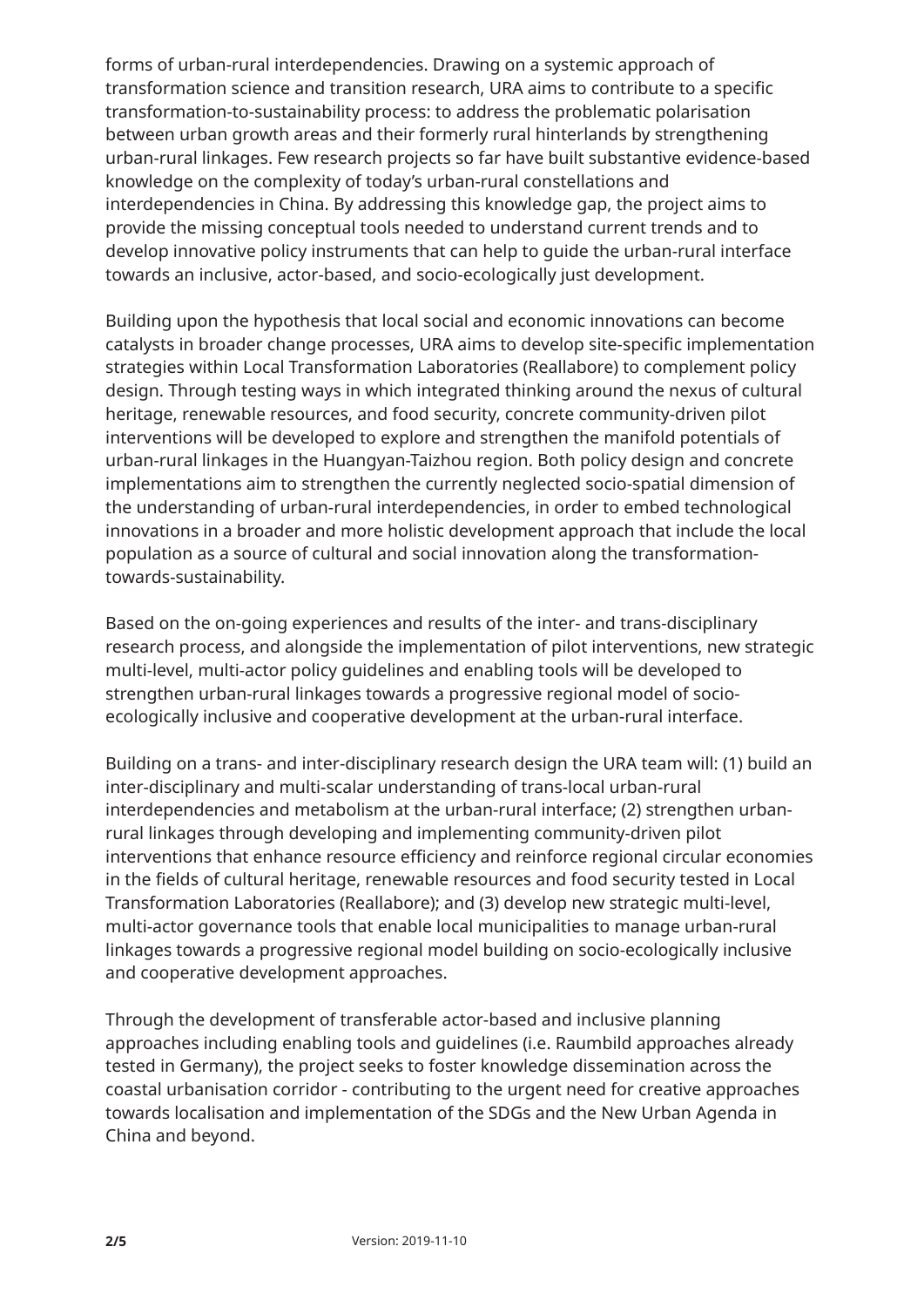## **Research Structure**

 Building on long-standing collaboration between German and Chinese research institutions, URA follows a systemic and inter-disciplinary research and development approach aiming to explore and strengthen urban-rural linkages in the case study region of Huangyan-Taizhou.

The research and development project URA consists of ten Working Packages (WPs) that are conducted in parallel during the project period. The WPs 2-7 create the scientific backbone of the inter-and trans-disciplinary research on urban-rural interdependencies and metabolism in the case study region of Huangyan-Taizhou. Therefore, six context related research topics, led by specific Sino-German research teams, have been defined with the aim of investigating the manifold interdependencies within the urban-rural continuum along specific material and non-material flows (e.g. people, goods, information).

Contextual research along the research themes is required to analyse the multi-layered urban-rural interdependencies that link the case study region to the broader social, economic and ecological context of China's coastal urbanisation corridor (Macro Scale). In parallel, URA practices the contextual research on a micro-scale, following the approach of 'Local Transformation Laboratories – Reallabore (Micro Scale). By bringing both scales together, the project aims to develop a trans-local and poly-contextual understanding of urban-rural interdependencies and flows, as well as to determine the most relevant actors, institutions and technologies (system knowledge) within the case study region Huangyan-Taizhou. On the other hand, it ensures that societal, political and economic needs and objectives of local transformation processes within the case study region are identified and linked (target knowledge).



**Color = to be consolidated** Sino-German URA Cooperation Structure, **during Definition Phase** (Graphic by URA Research Team)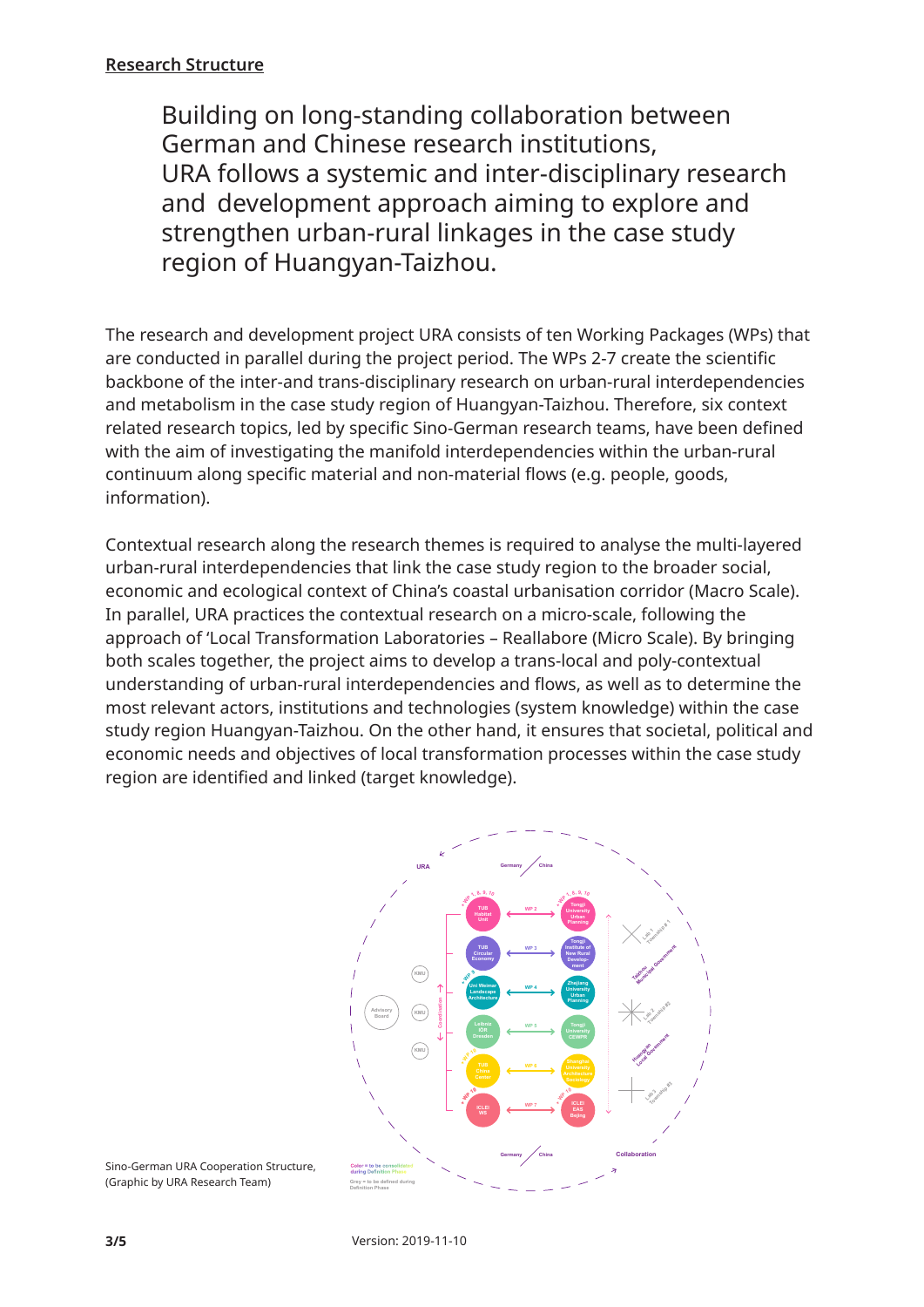Against this background, URA follows a systemic and actor-based research and development approach aiming to conceptualise and develop specific implementation strategies together with key actors on-site (WP 8). Based on the on-going experiences of the inter- and trans-disciplinary research activities and the implementation of pilot projects (transformation knowledge), new strategic multi-level, multi-actor governance tools will be developed to strengthen urban-rural linkages towards an inclusive and **URA Working Packages** cooperative development at the urban-rural interface of Huangyan-Taizhou (WP 9). The *(2019-05-15)* joint project will be accompanied by a comprehensive process of knowledge dissemination including on-going science policy-dialogues (WP 10).



## **Case Study Region**

 URA's research focuses on Huangyan-Taizhou urban **WP 10 ICLEI WS - TUB Habitat Unit - Tongji University CAUP** region as part of the Taizhou prefecture-level city located at the verge of the affluent and highly urbanised clusters of the Yangtze River Delta in Zhejiang province in east China.

Up to now, the knowledge production regarding mechanisms of urbanisation tends to come from the large urban centres and cities that are either mega in size or holding an elite position influencing global political economics. Yet, there is a growing recognition of the need to consider a broader range of cities that fall outside the remit of the privileged few and have evaded critical attention. URA's research and development approach, thus, focuses on an urban region as such: Huangyan-Taizhou, which is part of the Taizhou prefecture-level city located in Zhejiang province in east China.